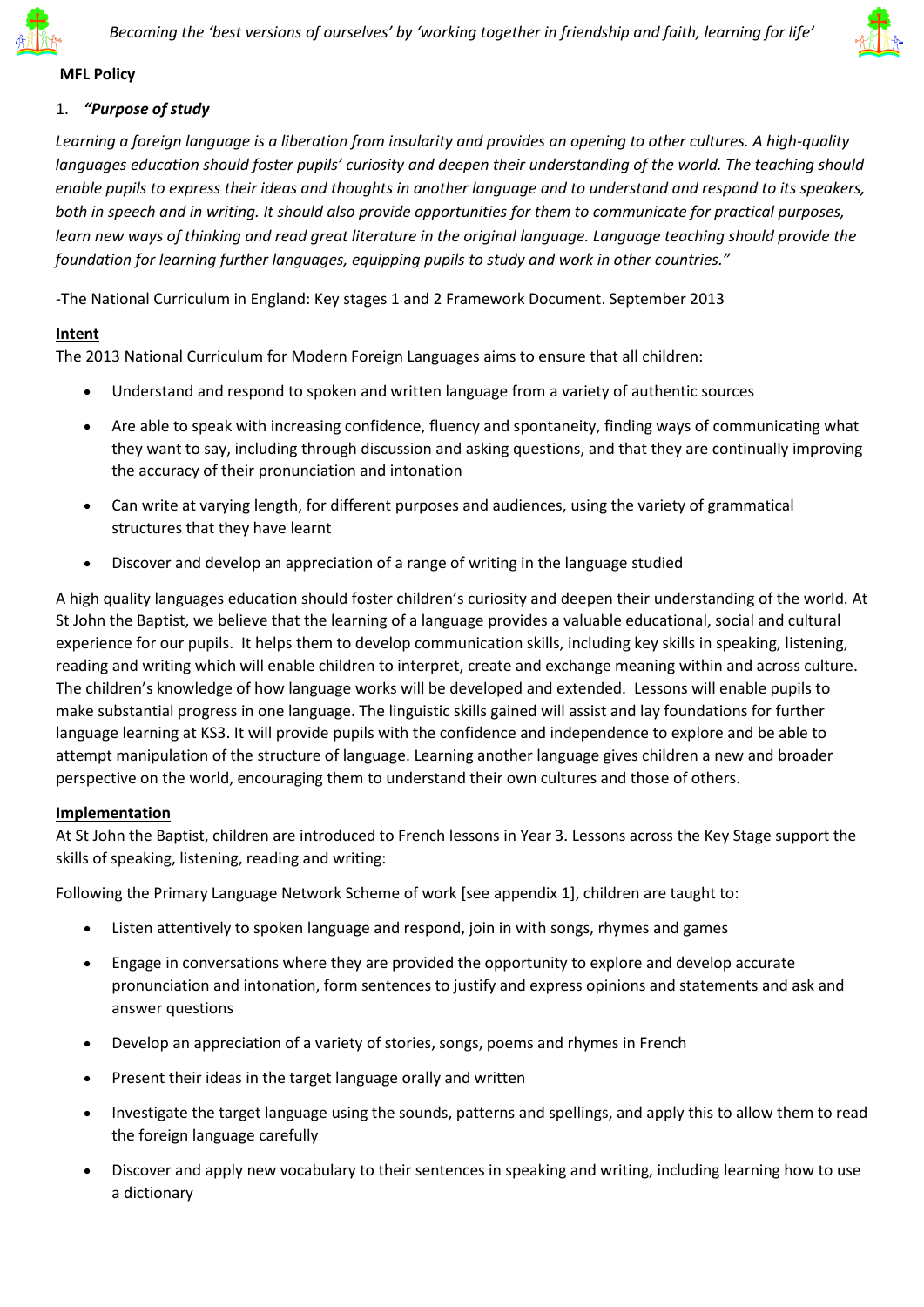



 Understand basic grammar in the target language and comparing how rules in the foreign language are similar / differ from our home languages.

# **Impact**

The teaching of French in KS2 provides rich language learning experiences that offer children the opportunity to thrive in developing all 4 key language areas, having the confidence when speaking, listening, writing and reading. These skills will support pupils to:

- Develop problem solving, critical thinking and listening skills,
- Understand and communicate in French in real life scenarios (such as on holiday, meeting someone who speaks French, being able to read signs in French),
- Deepen their understanding of the principles of language learning and being able to apply this to their first language,
- Broaden their opportunities in the future.

At St John's, our MFL curriculum effectively supports the teaching of the British Values through broadening their knowledge and understanding of cultures, promoting respect, tolerance and acceptance.

# 2. **Teaching and Learning**

We recognise that language learning in its broadest sense has three core strands - **oracy**, **literacy** and **intercultural understanding**. We also recognise that children should be encouraged to apply their knowledge and that we should equip them with strategies for language learning that they can use in the future, when studying another foreign language. As a result, opportunities to develop **knowledge about language** (KAL) and **language learning strategies**  (LLS) underpin the three core strands. This follows the five strands recommended in the KS2 Framework for Languages (DCSF).

To promote an active learning of languages, a range of teaching methods are implemented to ensure that the children are developing their linguistic skills through listening, speaking, reading and writing in order to be secondary ready. Activities can consist of actions, rhymes, stories, song, drama, grammar focus, video clips, air writing, sentence structure, dictionary work, book making and many more creative ways to extend, embed and combine language skills. We also listen to native speakers through recordings, in order to expose the children to more than one voice in the foreign language. We frequently use mime and pictures to accompany new vocabulary in the foreign language, as this teaches the language without the need for translation. We teach the four strands of speaking, listening, reading and writing and to understand basic grammar, making comparisons to the English language. We use a multi-sensory and kinaesthetic approach to teaching. Research has also shown that physical responses planned into lessons help to improve enjoyment, provide opportunities for reinforcement through actions, help memory through actions, increase confidence as movement and games can provide safe ways of speaking aloud and it helps learning through creating a positive atmosphere.

We make the lessons as entertaining and enjoyable as possible as we realise that this approach serves to harness a positive attitude in the children to the learning of modern foreign languages. We build children's confidence through praise for any contribution that they make in the foreign language, however tentative.

We allow for differentiation, with a range of strategies, which include:

- Providing resources and setting tasks of different complexities, matched to the ability of the child.
- Setting common tasks which are open-ended and can have a variety of responses.
- Providing speaking and writing frames to scaffold responses.
- Using a range of questioning.

### 3. **Assessment**

The children are assessed across the four language skills throughout the year, with the teacher providing verbal and written feedback. This process is supported by tracking the each class against the KS2 attainment targets as stated in the National Curriculum 2014. Children are beginning to make self-assessments, reviewing the "I can…" statements for their current topic and unit of work. Achievement of these is then verified by the teacher, with reference to the outcomes of work and responses during lesson. POP quizzes will be used at the end of each unit to assess the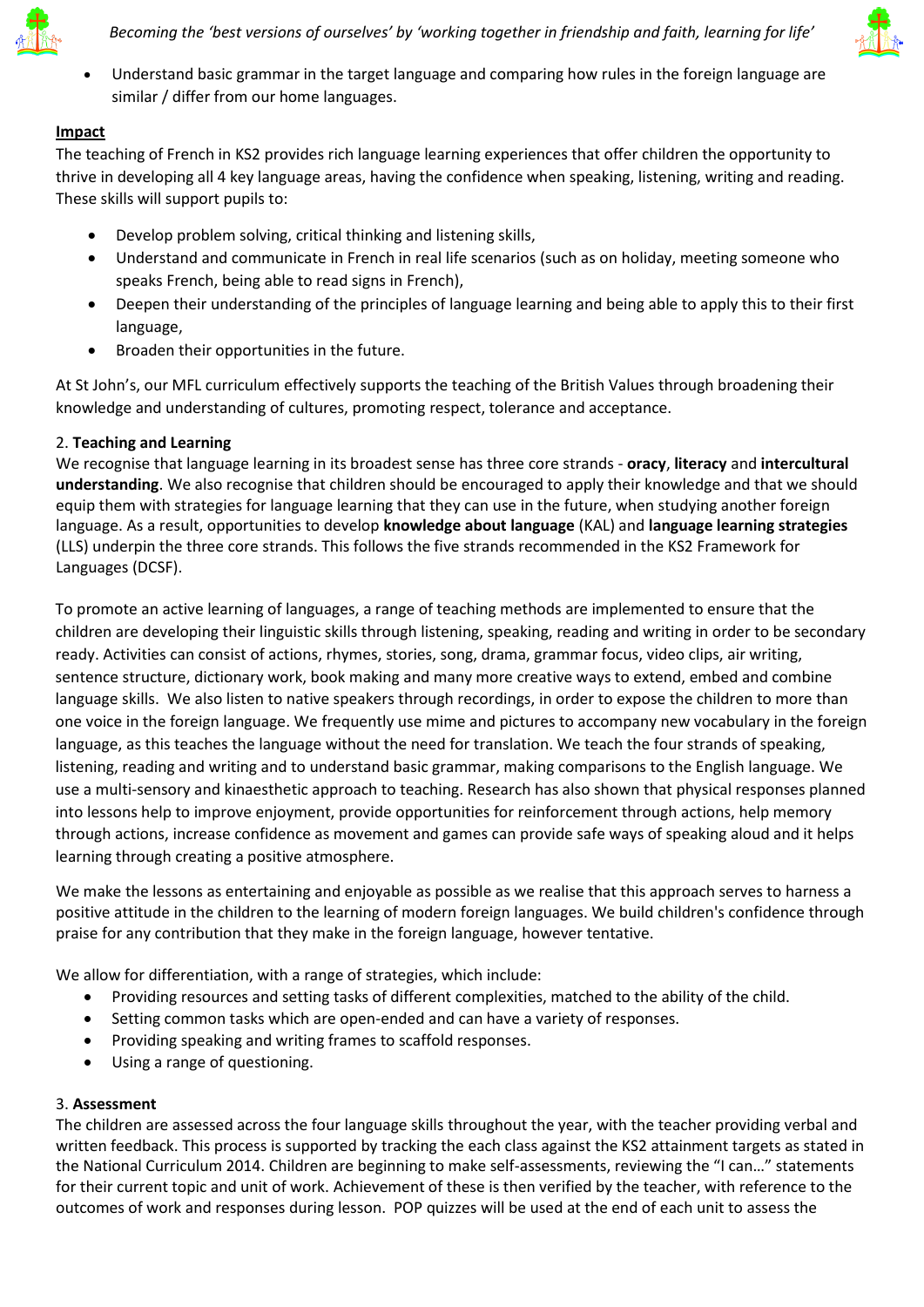



children's understanding and support retrieval of key facts and phrases. Progress towards and achievement of the National Curriculum statements is also used to inform end of year reporting on MFL to parents.

# 4. **Planning and Resources**

St John the Baptist follow the Primary Language Network Scheme of work for French. This provides teachers, who have different levels of understanding and confidence in teaching French with a weekly, termly and yearly plan aimed at their own abilities, to ensure that French is taught with accuracy and confidence. The scheme provides a magnitude of rich and well planned resources and can be accessed by all staff members on the Primary Language Network VLE website. It is a live scheme which is continually updated and revised in order to meet with current curriculum standards. Alongside the planning provided, the network also enriches this through:

- Powerpoints
- Songs
- Games
- Culture points of reference
- Audio and film clips of Native French speakers which allow teachers to expose children to different accents and models
- Visual resources such as flash cards with key vocabulary and phrases to promote accuracy and variety in the language as well as providing support with reinforcing reading skills and writing skills
- Knowledge and vocabulary organisers
- Retrieval activities
- Written extracts to provide children the opportunity to further develop their reading skills and writing accuracy
- Grammar support for teachers to develop their subject knowledge as well as activities to teach children key objectives
- Transcripts for each audio and film clip effectively supports the teacher and children to understand the meaning
- Assessment and tracking activities and support

Shared resources such as flashcards, audio clips and iBooks have also been added to the school's shared drive, school IPads or in physical copies in the MFL cupboard, allowing easy, constant and efficient access to all classes.

### 5. **Organisation**

Children in KS1 and EYFS are exposed to some French through songs and games and also taking part in a language afternoon.

French lessons begin in KS2. In KS2, the children are taught by either a non-specialist teacher or a specialist teacher directly for 60 minutes every two weeks and the school aims to follow up activities when appropriate outside of the language lesson. The language is usually taught by the class teacher which we consider to be important as the teacher can follow up throughout the week providing the constant revision needed for effective language learning. For example, class instructions can be given in French, beyond the weekly French lesson, to develop the children's vocabulary in context.

The subject leader regularly updates a resources folder which includes master copies of worksheets, activities, word mats and flashcards.

### 6. **KS2 Provision**

The KS2 classes have been language learners from September 2014. The school is a three form entry school with approximately 320 pupils. The first language of the majority of pupils in the school is English.

### **KS2**

In KS2, the MFL provision meets the statutory guidance of the KS2 National Curriculum. Lessons are used from the Primary Language Network scheme and additional resources that have been downloaded from the Twinkl and Languages Angels can be accessed to support these lessons and objectives further.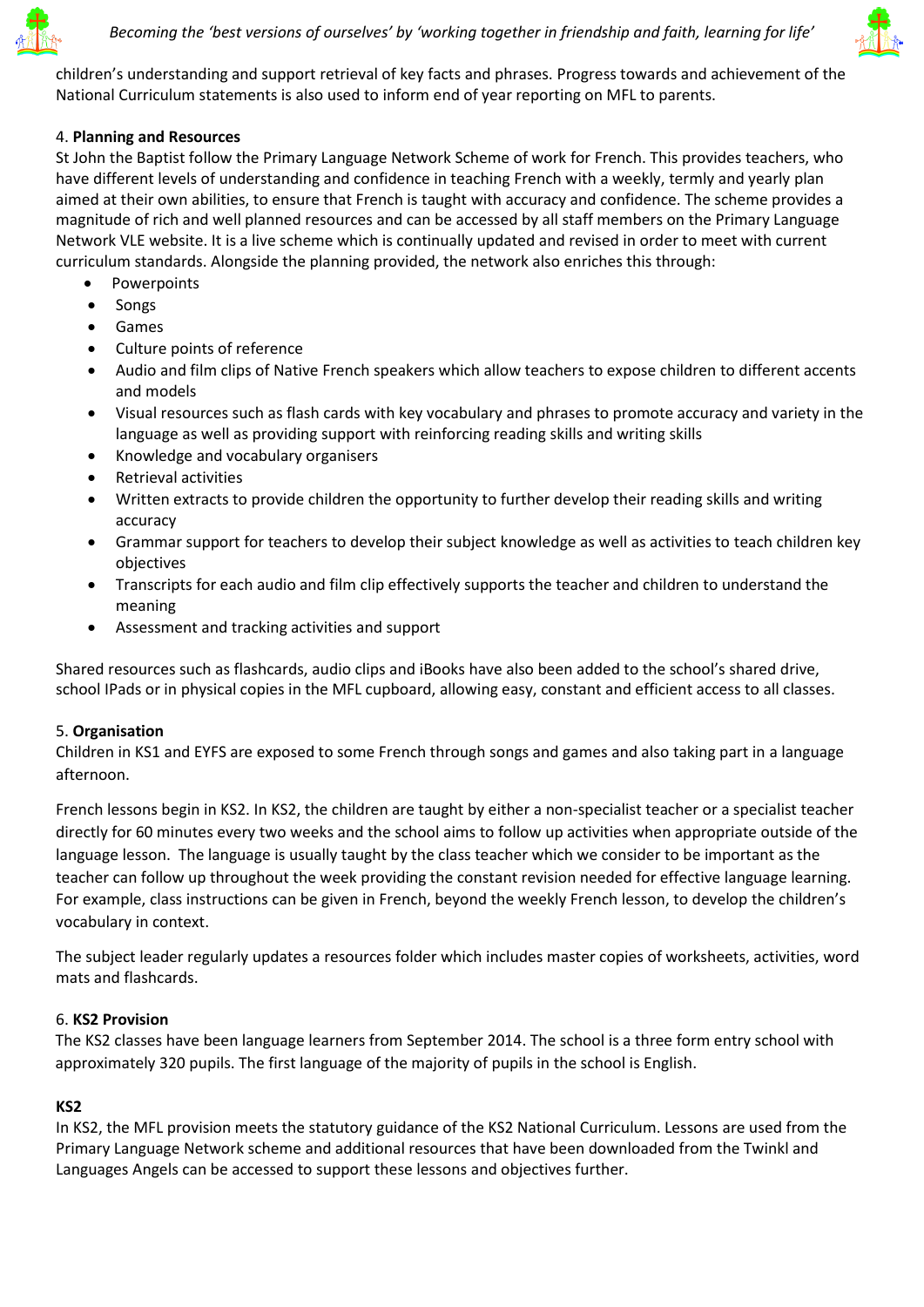



We teach the children to know and understand how to:

- Engage in conversations, express opinions and respond to those of others
- Speak in sentences using familiar vocabulary, phrases and basic language structures
- Present information and ideas orally to a range of audiences
- Understand basic grammar including gender of nouns, definite and indefinite articles, singular and plural forms of noun, and conjugation of key verbs
- Write words and phrases from memory
- Use a dictionary
- Adapt phrases to create new sentences describing people, places**,** things and actions orally and in writing
- Broaden their vocabulary and develop ability to understand new words that are introduced into familiar written material
- Read carefully and show understanding of words, phrases and simple writing
- Explore the patterns and sounds of language and link the spelling, sound and meaning of words

# 7. **Equal Opportunities**

At St John the Baptist, we are committed to promoting equal opportunities irrespective of socio-economic background, gender, disability and ethnicity in all areas of the curriculum. We believe all children should have access to and participate in the learning of languages and to be supported in this process.

# 8. **Inclusion**

At St John the Baptist, we teach a modern foreign language to all children, whatever their ability. A modern foreign language forms part of the school's commitment to providing a broad and balanced education to all children. Through our modern foreign language teaching, we provide learning opportunities that enable all children to make progress. We do this by setting suitable learning challenges and responding to each child's different needs.

# 9. **Role of the Subject Leader**

Evidence of all four key language skills will be recorded in the children's books which will be monitored in the Spring Term to ensure coverage. The subject leader will also carry out learning walks to support the teaching of MFL at St John the Baptist.

The coordination and planning of the MFL curriculum are the responsibility of the subject leader, who will also:

- support colleagues in their teaching, by keeping them informed about current developments in MFL
- write a subject development plan, informed by the whole school development plan
- attend specialist courses and ensures content is disseminated to staff

# **Management and Training:**

The subject is managed by the Languages Co-ordinator, Hannah Maris.

To ensure the language skills of staff are developed and sustained, the school are members of the Primary Languages Network. This provides all the materials, resources and support sound files and activities to enable the school to ensure progression in language learning across the four core skills and also the DfE 12 Attainment Targets.

The co-ordinator advises, works with and guides staff and the visiting specialist teacher when required.

Staff meeting training is provided to ensure that all staff members are equipped with the knowledge and confidence to teach French effectively.

# **Monitoring:**

The lead teacher discusses language learning with all teachers and monitors planning, and spoken and written evidence of progress in learning. The school is working towards effective progress across the four years of KS2. The lead teacher can access training and monitoring via the PLN VLE, consultation time, email discussion and at coordinator CPD.

# **Continuing Personal Development:**

The MFL coordinator attends (as part of the Primary Languages Network) coordinators' CPD and the annual PLN conference. The MFL coordinator is a member of the network email group and can access the PLN Twitter account,